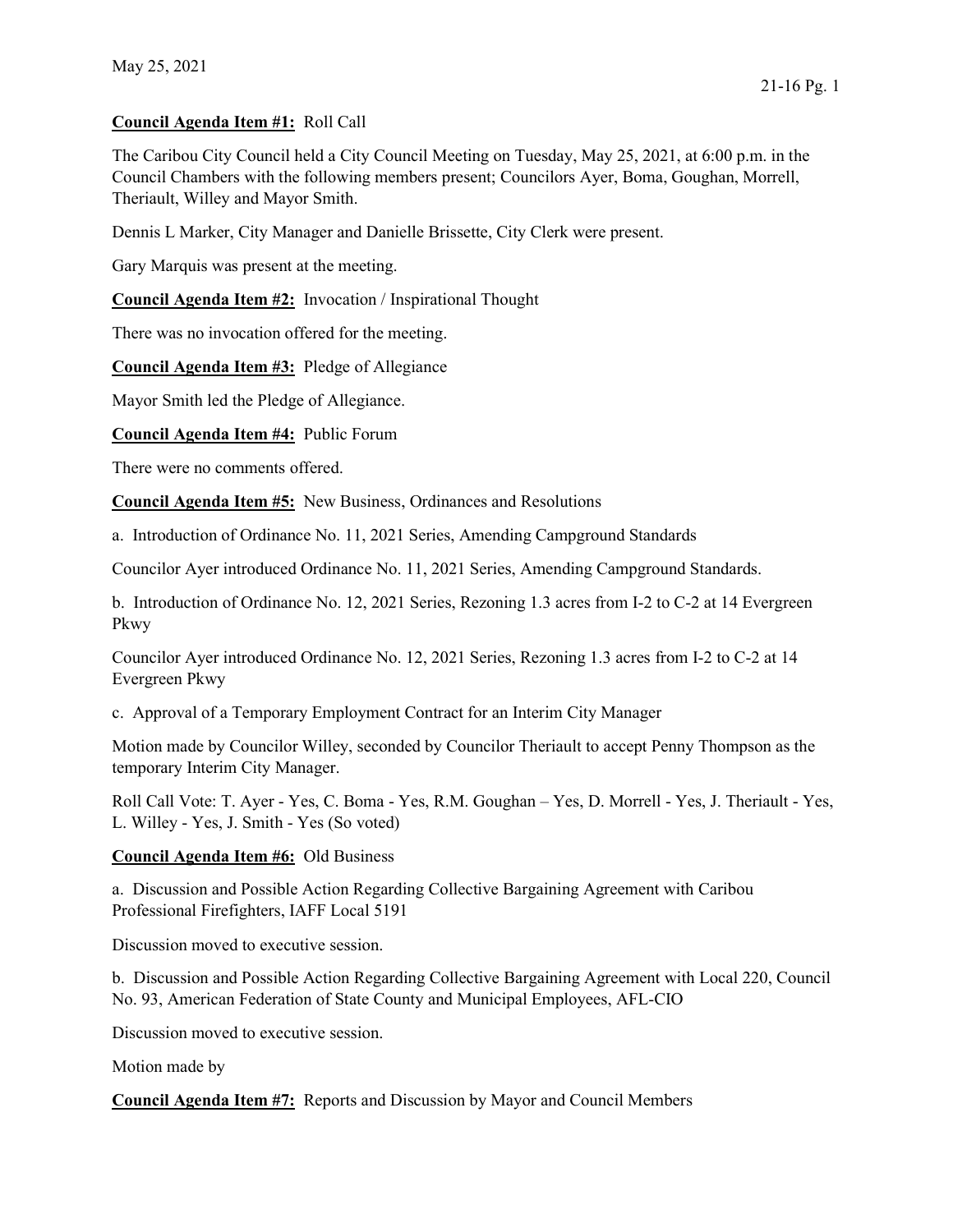Councilor Morrell stated the Building Committee met and discussed issues with siding at the wellness center.

Gary Marquis explained the issues with the Hardy board siding that has been installed on the building in 2007 and that to try to repair and paint the building and siding would be a cost of close to \$60,000. Mr. Marquis stated that he has priced metal siding with some local vendors:

| Millers – Fort Fairfield: | \$14,358.00 |
|---------------------------|-------------|
| Haney's $-$ Caribou:      | \$15,820.27 |
| $SW Collins - Caribou:$   | \$17,501.50 |

Motion made by Councilor Theriault, seconded by Councilor Boma to approve the purchase of the siding from Haney's in Caribou in the amount of \$15,820.27.

Roll Call Vote: T. Ayer - Yes, C. Boma - Yes, R.M. Goughan – No, D. Morrell - Yes, J. Theriault - Yes, L. Willey - Yes, J. Smith - Yes (So voted)

Council Agenda Item#8: Executive Session(s) (May be called to discuss matters identified under Maine Revised Statutes, Title 1, §405.6.)

a. Personnel items under §405.6.A

Motion made by Councilor Ayer, seconded by Councilor Willey to enter executive session at 6:37p.m. to discuss Personnel items under §405.6.A.

Roll Call Vote: T. Ayer - No, C. Boma - Yes, R.M. Goughan – No, D. Morrell - Yes, J. Theriault - Yes, L. Willey - Yes, J. Smith - Yes (So voted)

Council exited executive session at 7:08 p.m.

Manager Marker was directed to communicate with Maine Municipal Association consultant about Manager Candidates to be interviewed on June 1 and June 8.

Motion made by Councilor Morrell, seconded by Councilor Willey to enter executive session to discuss labor agreements with the Fire and Public Works Departments.

Roll Call Vote: T. Ayer - Yes, C. Boma - Yes, R.M. Goughan – No, D. Morrell - No, J. Theriault - Yes, L. Willey - Yes, J. Smith - Yes (So voted)

Council exited executive session at 7:50 p.m.

Motion made by Councilor Willey, seconded by Councilor Ayer to approve the collective bargaining agreement with Fire and EMS department as discussed in executive session.

Roll Call Vote: T. Ayer - Yes, C. Boma - Yes, R.M. Goughan – No, D. Morrell - No, J. Theriault - Yes, L. Willey - Yes, J. Smith - Yes (So voted)

Motion made by Councilor Willey, seconded by Councilor Boma to table action on the public Works collective bargaining agreement until the next meeting.

Roll Call Vote: T. Ayer - Yes, C. Boma - Yes, R.M. Goughan – Yes, D. Morrell - Yes, J. Theriault - Yes, L. Willey - Yes, J. Smith - Yes (So voted)